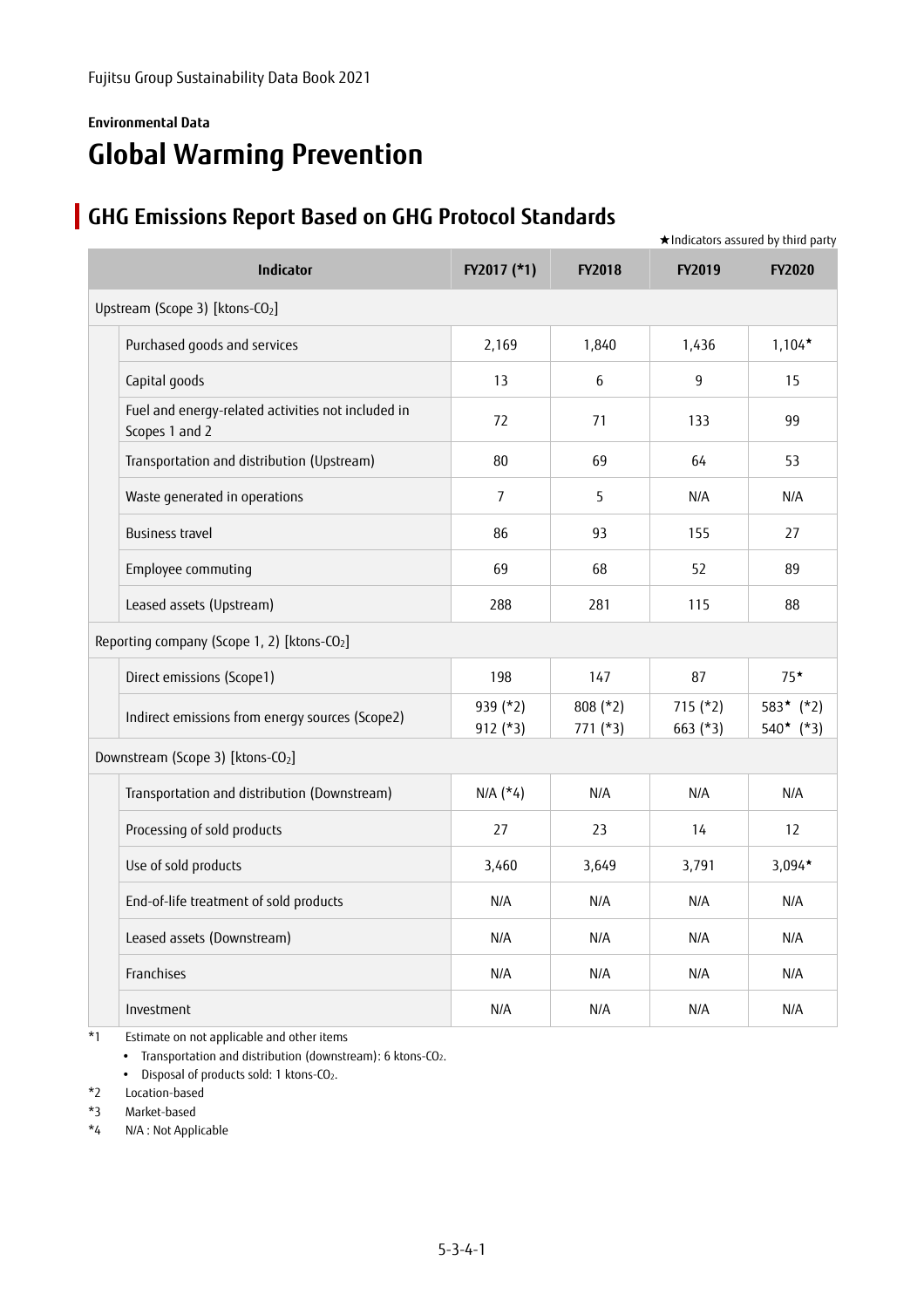## **Environmental Data Material Balance**

## **INPUT**

| <b>Stage</b>         |                                     | <b>Unit</b>     | <b>FY2017</b>    | <b>FY2018</b>    | FY2019           | <b>FY2020</b>    |  |  |  |
|----------------------|-------------------------------------|-----------------|------------------|------------------|------------------|------------------|--|--|--|
|                      | <b>Raw Materials</b>                |                 |                  |                  |                  |                  |  |  |  |
|                      | Metal                               | ktons           | 16               | 15               | 19               | 12               |  |  |  |
|                      | Plastic                             | ktons           | 9                | $\overline{7}$   | $\overline{7}$   | 5                |  |  |  |
|                      | Others                              | ktons           | 13               | 12               | 13               | 9                |  |  |  |
|                      | Chemical Substances *1              |                 |                  |                  |                  |                  |  |  |  |
|                      | VOC                                 | ktons           | 1.3              | 1.1              | 0.6              | 0.3              |  |  |  |
|                      | <b>PRTR</b>                         | ktons           | 9.5              | 10.4             | 9.6              | 9.8              |  |  |  |
| Development /        | Water                               |                 |                  |                  |                  |                  |  |  |  |
| Design               | Water usage                         | Mm <sup>3</sup> | 15.54            | 13.83            | 9.91             | $6.67*$          |  |  |  |
| Planning /           | Energy                              |                 |                  |                  |                  |                  |  |  |  |
| Design               | Total                               | PJ              | 19.25            | 17.35            | 16.30            | $13.78*$         |  |  |  |
|                      | Purchased<br>electricity            | GWh             | 1,800            | 1,614            | 1,477            | 1,240            |  |  |  |
|                      | Heavy oil, kerosene,<br>etc.        | kL              | 10,100           | 6,822            | 3,570            | 2,898            |  |  |  |
|                      | LPG, LNG                            | tons            | 2,954            | 2,222            | 2,115            | 2,078            |  |  |  |
|                      | Natural gas, city<br>gas            | Mm <sup>3</sup> | 29.76            | 28.01            | 28.93            | 25.24            |  |  |  |
|                      | District heating and<br>cooling     | TJ              | 43               | 41               | 37               | 52               |  |  |  |
|                      | Energy                              |                 |                  |                  |                  |                  |  |  |  |
| Distribution / Sales | Fuel (light oil,<br>gasoline, etc.) | PJ              | 1.18             | 1.02             | 0.95             | 0.77             |  |  |  |
| Use of sold          | Energy                              |                 |                  |                  |                  |                  |  |  |  |
| Products             | Electricity                         | GWh<br>(P)      | 6,680<br>(66.60) | 7,356<br>(73.34) | 8,224<br>(81.99) | 6,970<br>(69.49) |  |  |  |
| Collection / Reuse / | Resources recycling<br>rate         | $\%$            | 91.5             | 91.7             | 91.1             | 91.6             |  |  |  |
| Recycling            | Amount processed                    | tons            | 3,844            | 3,436            | 3,210            | 2,991            |  |  |  |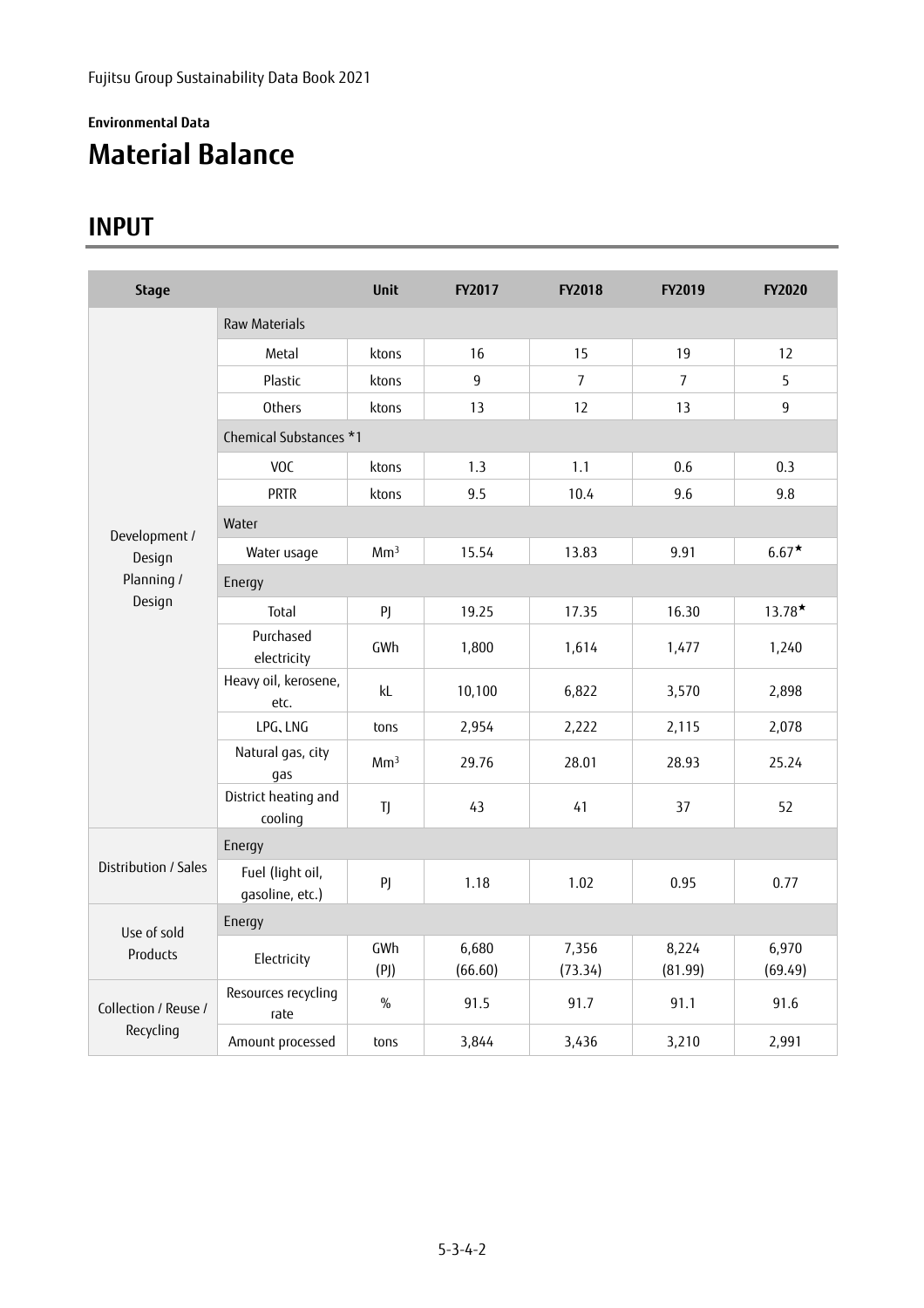## **OUTPUT**

| <b>Stage</b>         |                                                                 | Unit                      | FY2017 | FY2018         | FY2019 | <b>FY2020</b> |  |  |  |  |
|----------------------|-----------------------------------------------------------------|---------------------------|--------|----------------|--------|---------------|--|--|--|--|
|                      | <b>Raw Materials</b>                                            |                           |        |                |        |               |  |  |  |  |
|                      | CO <sub>2</sub> emissions                                       | ktons-<br>CO <sub>2</sub> | 520    | 410            | 450    | 310           |  |  |  |  |
|                      | Chemical Substances (*1)                                        |                           |        |                |        |               |  |  |  |  |
|                      | VOC                                                             | tons                      | 228    | 178            | 161    | $135*$        |  |  |  |  |
|                      | <b>PRTR</b>                                                     | tons                      | 10     | $\overline{9}$ | 8      | $6^{\star}$   |  |  |  |  |
|                      | Atmospheric Release                                             |                           |        |                |        |               |  |  |  |  |
|                      | Total GHG emissions                                             | ktons-<br>CO <sub>2</sub> | 1,137  | 955            | 802    | $658*$        |  |  |  |  |
|                      | CO <sub>2</sub>                                                 | ktons-<br>CO <sub>2</sub> | 1,040  | 895            | 795    | $653*$        |  |  |  |  |
| Development /        | GHG other than CO2<br>(PFCs, HFCs, SF <sub>6</sub> ,<br>others) | ktons-<br>CO <sub>2</sub> | 97     | 60             | 7      | $5^{\star}$   |  |  |  |  |
| Design<br>Planning / | N <sub>O</sub> x                                                | tons                      | 63     | 32             | 47     | 26            |  |  |  |  |
| Design               | S <sub>O</sub> x                                                | tons                      | 11     | $\sqrt{4}$     | 1      | $\mathbf{1}$  |  |  |  |  |
|                      | Water Discharge                                                 |                           |        |                |        |               |  |  |  |  |
|                      | Total                                                           | Million<br>m <sup>3</sup> | 14.61  | 12.65          | 9.06   | 6.48          |  |  |  |  |
|                      | <b>BOD</b>                                                      | tons                      | 290    | 270            | 274    | 303           |  |  |  |  |
|                      | COD                                                             | tons                      | 94     | 55             | 35     | 9             |  |  |  |  |
|                      | Waste                                                           |                           |        |                |        |               |  |  |  |  |
|                      | Amount of Waste<br>Generated                                    | ktons                     | 21.9   | 19.0           | 15.7   | $11.0*$       |  |  |  |  |
|                      | Thermal recycling<br>volume                                     | Ktons                     | 4.8    | 4.0            | 3.0    | $1.7^{\star}$ |  |  |  |  |
|                      | Material recycling<br>volume                                    | ktons                     | 16.0   | 14.3           | 12.0   | $8.8*$        |  |  |  |  |
|                      | Disposal volume                                                 | ktons                     | 1.1    | 0.7            | 0.6    | $0.5^{\star}$ |  |  |  |  |
| Distribution /       | Atmospheric Release                                             |                           |        |                |        |               |  |  |  |  |
| Sales                | CO <sub>2</sub>                                                 | ktons-<br>CO <sub>2</sub> | 76     | 69             | 64     | 53            |  |  |  |  |
| Use of sold          | Atmospheric Release                                             |                           |        |                |        |               |  |  |  |  |
| Products             | CO <sub>2</sub>                                                 | Million<br>$tons-CO2$     | 3.46   | 3.65           | 3.79   | $3.09*$       |  |  |  |  |

★Indicators assured by third party

\*1 Substances that qualify as both a PRTR targeted chemical and a VOC are included under "VOCs" only.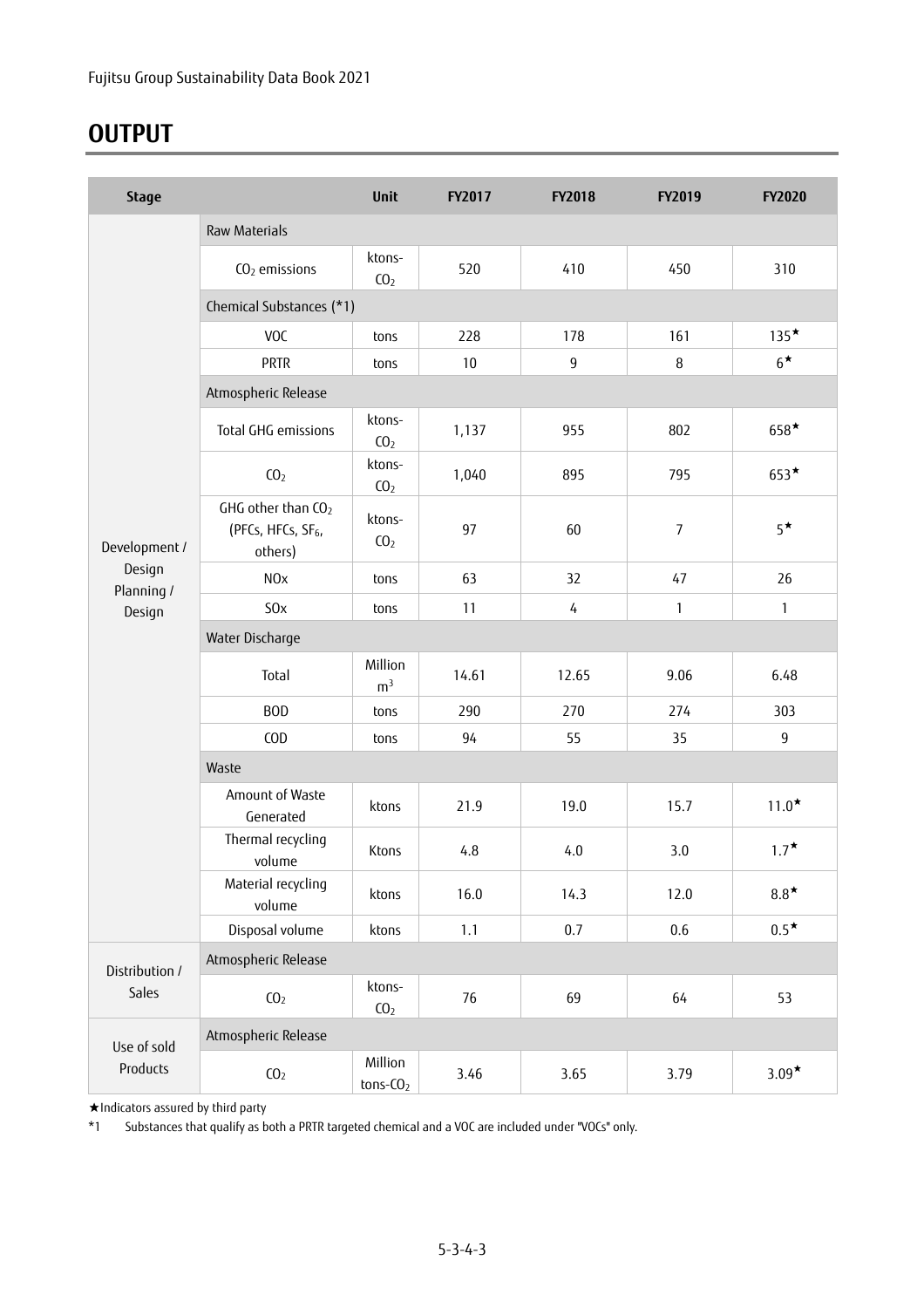### **Environmental Data Environmental Performance Data Calculation Standards**

Applicable Period: April 1, 2020 – March 31, 2021

### **Fujitsu Group Environmental Action Plan (Stage IX)**

Boundary : Refer to 5 -3 -3 in this Book

| <b>Target Item</b>                                                                                                                                                                                      | Indicator                                               | <b>Unit</b>              | <b>Calculation Method</b>                                                                                                                                                                                                                                                                                                                                                                                                                                                                                                                                                                                                                                                                                                                                                                                                                                                                                                                                                                                                                                                                                                                                                                                                                                                                                                                                                                                                                                                                                         |
|---------------------------------------------------------------------------------------------------------------------------------------------------------------------------------------------------------|---------------------------------------------------------|--------------------------|-------------------------------------------------------------------------------------------------------------------------------------------------------------------------------------------------------------------------------------------------------------------------------------------------------------------------------------------------------------------------------------------------------------------------------------------------------------------------------------------------------------------------------------------------------------------------------------------------------------------------------------------------------------------------------------------------------------------------------------------------------------------------------------------------------------------------------------------------------------------------------------------------------------------------------------------------------------------------------------------------------------------------------------------------------------------------------------------------------------------------------------------------------------------------------------------------------------------------------------------------------------------------------------------------------------------------------------------------------------------------------------------------------------------------------------------------------------------------------------------------------------------|
| Reduce greenhouse gas<br>(GHG) emissions from<br>business sites by 14% or<br>more (compared to FY<br>2013), and reduce GHG<br>emissions by 2.1% or<br>more, year-on-year,<br>through voluntary efforts. | GHG emissions                                           | tons-<br>CO <sub>2</sub> | • Amount of CO <sub>2</sub> emissions:<br>$\Sigma$ [(fuel oil, gas annual usage) x CO <sub>2</sub> conversion factor for each<br>type of energy*]<br>* CO <sub>2</sub> conversion factor: Conversion factor based on the Act on<br>Promotion of Global Warming Countermeasures<br>• Location-based:<br>• Japan: Usage of 0.444 tons-CO <sub>2</sub> /MWh in FY 2020 (Source:<br>Adjusted emission factors from the Electric Power Council for<br>a Low Carbon Society)<br>• Overseas: Latest IEA value (by country)<br>• Market-based:<br>• Japan: FY 2019 emission factors for each power producer are<br>used (adjusted emission factors) (Source: GHG Emissions<br>Accounting, Reporting, and Disclosure System List of Emission<br>Factors by Power Producer)<br>• Overseas: Value of the power company or the latest IEA value<br>(by country)<br>• Amount of non-CO <sub>2</sub> GHG emissions:<br>Annual emissions of HFCs, PFCs, SF <sub>6</sub> and NF <sub>3</sub> at semiconductor<br>plants (Aizu Fujitsu Semiconductor Wafer Solution Limited).<br>$\Sigma$ [Annual emissions for each type of gas <sup>*1</sup> x Global warming<br>potential for each gas*2]<br>*1 Based on the calculation method used by the appliances and<br>electronics industries: Amount of each gas used (or purchased) x<br>Reactant consumption rate x Removal efficiency, etc.<br>*2 Global Warming Potential (GWP): IPCC (Intergovernmental Panel on<br>Climate Change) Fourth Assessment Report "Climate Change 2007" |
|                                                                                                                                                                                                         | Rate of reduction of<br>GHG due to<br>voluntary efforts | $\%$                     | (Total amount of GHG reductions due to voluntary efforts / total<br>amount of GHG emissions in the previous fiscal year) $\times$ 100                                                                                                                                                                                                                                                                                                                                                                                                                                                                                                                                                                                                                                                                                                                                                                                                                                                                                                                                                                                                                                                                                                                                                                                                                                                                                                                                                                             |
| Improve PUE (Power<br>Usage Effectiveness) of<br>our data centers (DC) by<br>2% or more compared to<br>FY 2017.                                                                                         | Rate of PUE<br>improvements                             | $\frac{0}{0}$            | • PUE = $\Sigma$ (Total DC energy consumption) ÷ $\Sigma$ (Total IT device<br>energy consumption)<br>Σ: Combined total energy of the 25 main DCs<br>• Rate of improvement (%) = (Base fiscal year PUE - PUE for the<br>current fiscal year) ÷ Base fiscal year PUE x 100<br>Base fiscal year: FY 2017                                                                                                                                                                                                                                                                                                                                                                                                                                                                                                                                                                                                                                                                                                                                                                                                                                                                                                                                                                                                                                                                                                                                                                                                             |
| Increase renewable energy<br>usage by 20% or more<br>compared to FY 2017.                                                                                                                               | Rate of increase in<br>the use of<br>renewable energy   | $\%$                     | The percentage of increase in the amount of power generated in-<br>house or purchased from external sources using renewable energy<br>(solar power, wind power, hydro power, biomass, geothermal, etc.)<br>from FY 2017 (base fiscal year) to the relevant fiscal year                                                                                                                                                                                                                                                                                                                                                                                                                                                                                                                                                                                                                                                                                                                                                                                                                                                                                                                                                                                                                                                                                                                                                                                                                                            |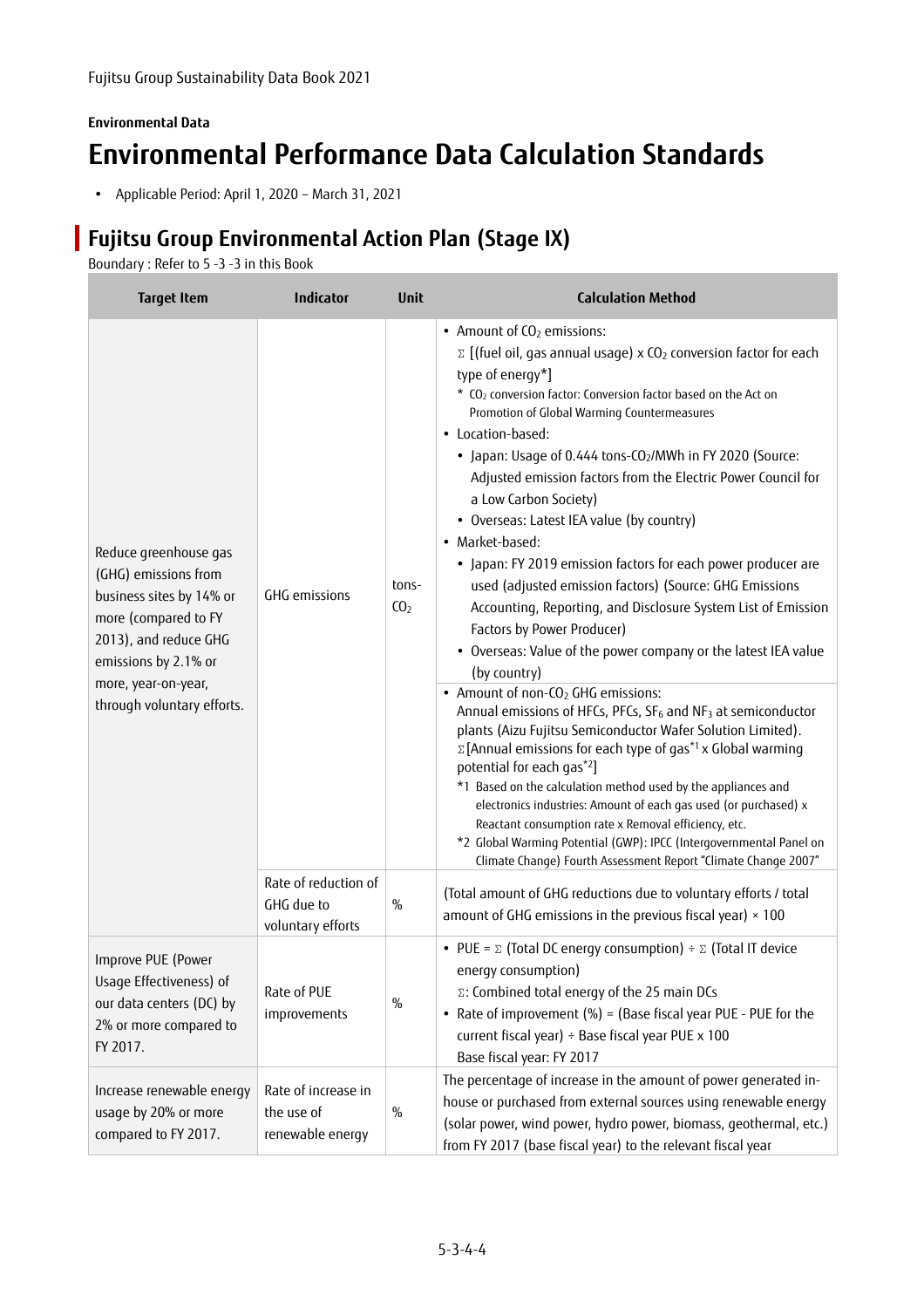| Promote eco design for<br>resource saving and<br>circulation and increase<br>resource efficiency of<br>newly developed products<br>by 25% or more<br>(compared to FY 2014). | Rate of<br>improvement of<br>resource efficiency<br>of new products  | $\frac{0}{0}$  | • The average rate of improvement of resource efficiency (versus<br>FY 2014) of products*.<br>* Hardware products under the Fujitsu Brand, newly developed<br>between FY 2016 and FY 2020. Excludes products not designed by<br>Fujitsu (OEM products) and products designed under customer<br>specifications.<br>* Refer to "Improving resource efficiency of products" for the resource<br>efficiency calculation method. |
|-----------------------------------------------------------------------------------------------------------------------------------------------------------------------------|----------------------------------------------------------------------|----------------|-----------------------------------------------------------------------------------------------------------------------------------------------------------------------------------------------------------------------------------------------------------------------------------------------------------------------------------------------------------------------------------------------------------------------------|
| Reduce amounts of waste<br>generated by 5% or more                                                                                                                          | Amount of waste<br>generated                                         | Tons           | Total amount of industrial waste and general waste generated at<br>plants and business sites (Thermal recycling volume + Material<br>recycling volume + Disposal volume)                                                                                                                                                                                                                                                    |
| of the average waste<br>generated from FY 2012-<br>2014 (14,226 t/1 year).                                                                                                  | Effective<br>utilization rate<br>(Japan only)                        | $\%$           | (Amount of effective use (thermal recycling & material recycling) /<br>Amount of waste generated) x 100                                                                                                                                                                                                                                                                                                                     |
| Maintain 90% or more<br>resource reuse rate of<br>business ICT products.                                                                                                    | Resource reuse rate<br>of business ICT<br>products                   | $\%$           | Based on the calculation method provided by JEITA, recycled<br>components and resources as a percentage of the weight of used<br>products processed in Japan. Excludes collected waste other than<br>used electronic products                                                                                                                                                                                               |
| Reduce total water usage<br>by 1% compared to<br>FY2017 (83,000 m <sup>3).</sup>                                                                                            | Amount of water<br>usage reduction                                   | m <sup>3</sup> | Take the accumulated impact (actual or estimated) of water use<br>reduction measures implemented at each business site, and<br>calculate the amount of reduction for the relevant fiscal year                                                                                                                                                                                                                               |
| Limit the release of<br>chemical pollutants<br>(PRTR) to an amount<br>below the average amount<br>released from FY 2012-<br>2014 (17.4t/1 year).                            | Volume of PRTR-<br>targeted<br>substances<br>released                | Tons           | Total emissions of substances subject to the PRTR Law (Act on<br>Confirmation, etc. of Release Amounts of Specific Chemical<br>Substances in the Environment and Promotion of Improvements to<br>the Management Thereof) that are handled in quantities of 100<br>kg or more per year per substance at each business site, including<br>overseas sites                                                                      |
| Reduce CO <sub>2</sub> emissions due to<br>power consumption during<br>product usage by 14% or<br>more (compared to FY 2013).                                               | Rate of reduction in<br>$CO2$ emissions<br>when products are<br>used | $\%$           | Rate of reduction in GHG emissions based on FY 2013 emissions,<br>as calculated under Scope 3: Use of sold products through<br>downstream                                                                                                                                                                                                                                                                                   |

## **GHG Emissions Amount Report based on GHG Protocol Standards**

|           | Indicator                                                                                           | <b>Unit</b>              | <b>Calculation Method</b>                                                                                                                                                                                                                                                                                                                                                                                                                                                                                |
|-----------|-----------------------------------------------------------------------------------------------------|--------------------------|----------------------------------------------------------------------------------------------------------------------------------------------------------------------------------------------------------------------------------------------------------------------------------------------------------------------------------------------------------------------------------------------------------------------------------------------------------------------------------------------------------|
|           | Purchased goods<br>and services                                                                     | tons-<br>CO <sub>2</sub> | Components purchased during the fiscal year x Emissions per unit of purchase<br>(Source: Embodied Energy and Emissions Intensity Data (3EID) published by the<br>National Institute for Environmental Studies Center for Global Environmental<br>Research)                                                                                                                                                                                                                                               |
| Upstream  | Capital goods                                                                                       | tons-<br>CO <sub>2</sub> | Total amount of acceptance inspection of construction objects in the fiscal year x<br>emission intensity (Source: Database for calculating an organization's<br>greenhouse gas emissions through its supply chain ver. 3.1 published by the<br>Ministry of the Environment and the Ministry of Economy, Trade and Industry)                                                                                                                                                                              |
| (Scope 3) | Fuel and energy-<br>related items not<br>tons-<br>CO <sub>2</sub><br>included in Scope 1<br>or $2)$ |                          | Annual amounts of fuel oil and gas, electricity and heat purchased (consumed)<br>mainly at business sites owned by Fujitsu x Emissions per unit<br>(Source: Database for calculating an organization's greenhouse gas emissions<br>through its supply chain ver. 3.1 published by the Ministry of the Environment<br>and the Ministry of Economy, Trade and Industry, Based on the Japanese<br>emissions intensity database, IDEA v2.3 (For calculating greenhouse gas<br>emissions in the supply chain) |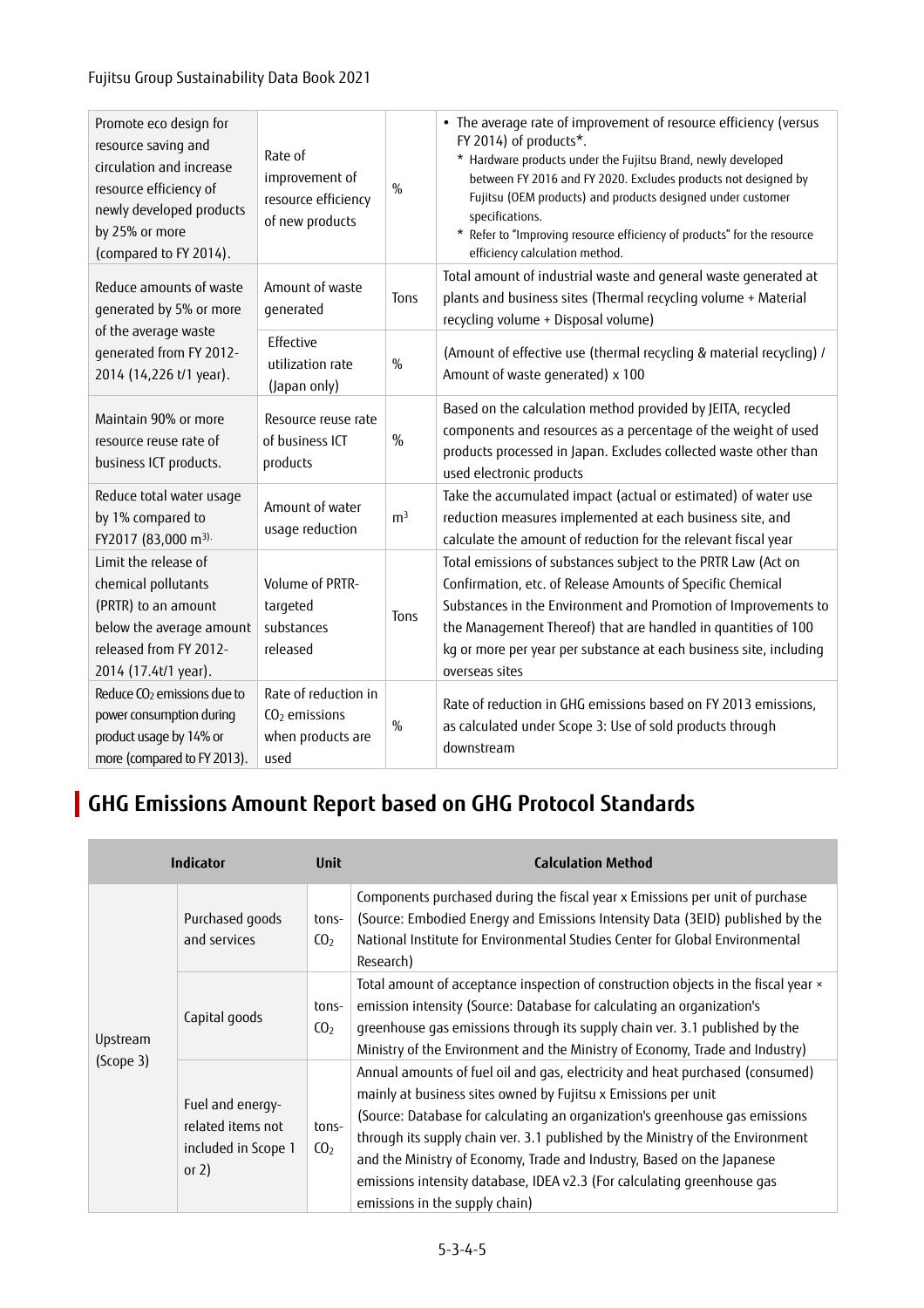|                                      | Transportation and<br>distribution<br>(upstream)           | tons-<br>CO <sub>2</sub><br>tons-<br>CO <sub>2</sub> | Transportation of goods within Japan: $CO2$ emissions related to the transportation<br>of goods within Japan by the Fujitsu Group<br>* CO <sub>2</sub> emissions related to domestic transportation by the Fujitsu Group, based on the Act<br>on the Rational Use of Energy as a source.<br>The fuel economy method (for some vehicles) or the improved ton-kilometer method<br>(vehicle, rail, air)<br>International transport/overseas local transport: transportation ton-kilometer x<br>Emission per unit                                                                                                                    |
|--------------------------------------|------------------------------------------------------------|------------------------------------------------------|----------------------------------------------------------------------------------------------------------------------------------------------------------------------------------------------------------------------------------------------------------------------------------------------------------------------------------------------------------------------------------------------------------------------------------------------------------------------------------------------------------------------------------------------------------------------------------------------------------------------------------|
|                                      | Waste generated in<br>operations                           | tons-<br>CO <sub>2</sub>                             | (Source: GHG protocol emissions coefficient database)<br>Annual amounts of waste (discharged mainly by business sites owned by Fujitsu)<br>processed or recycled, by type and processing method x Emissions per unit of<br>annual amount of waste processed or recycled<br>(Source: Database for calculating an organization's greenhouse gas emissions<br>through its supply chain ver. 3.1 published by the Ministry of the Environment<br>and the Ministry of Economy, Trade and Industry, Based on the Japanese<br>emissions intensity database, IDEA v2.3 (For calculating greenhouse gas<br>emissions in the supply chain) |
|                                      | <b>Business travel</b>                                     | tons-<br>CO <sub>2</sub>                             | (By means of transport) $\Sigma$ (Transportation expense payment x Emissions per unit)<br>(Source: Basic Guidelines for Calculating Greenhouse Gas Emissions Via Supply<br>Chains Ver. 2.3 and Emissions per Unit Database Ver. 3.1 published by the<br>Ministry of the Environment and the Ministry of Economy, Trade and Industry)                                                                                                                                                                                                                                                                                             |
|                                      | Employee<br>tons-<br>commuting<br>CO <sub>2</sub>          |                                                      | For portions of commute by public transportation: (By means of transport)<br><b>E</b> (Transportation expense payment x Emissions per unit)<br>(Source: Same as above)<br>For portions of commute by private automobile: $\Sigma$ (Transported persons-kilometer<br>x Emissions per unit) (Source: Same as above)<br>Transported persons-kilometer : calculated from transportation expense<br>payment, price of gasoline, and fuel efficiency                                                                                                                                                                                   |
|                                      | Leased assets<br>(Upstream)                                | tons-<br>CO <sub>2</sub>                             | Annual amounts of fuel oil, gas, electricity, and heat consumed mainly at leased<br>business sites x Emissions per unit of fuel oil, gas, electricity, and heat consumed<br>(Sources - Japan: Act on Promotion of Global Warning Countermeasures - GHG<br>Emissions Accounting, Reporting, and Disclosure System; Overseas: IEA CO <sub>2</sub><br>Emissions from Fuel Combustion Highlights 2020)                                                                                                                                                                                                                               |
| Reporting<br>company<br>(Scope 1, 2) | Direct emissions                                           | tons-<br>CO <sub>2</sub>                             | Amount of $CO2$ emissions from the consumption of fuel oil and gas (burning of<br>fuel) and GHG emissions other than CO <sub>2</sub> , mainly at business sites owned by<br>Fujitsu<br>* For the calculation method, see "Greenhouse gas emission (CO <sub>2</sub> emissions, greenhouse<br>gas emissions other than CO <sub>2</sub> ) from business sites" in the Environmental Action Plan<br>(Stage IX)                                                                                                                                                                                                                       |
|                                      | Indirect emissions<br>from energy sources                  | tons-<br>CO <sub>2</sub>                             | CO <sub>2</sub> emissions from the consumption (purchase) of electricity and heat mainly at<br>business sites owned by Fujitsu<br>* For the calculation method, see "Greenhouse gas emission (CO <sub>2</sub> emissions) at business<br>sites" in the Environmental Action Plan (Stage IX).                                                                                                                                                                                                                                                                                                                                      |
|                                      | Processing of sold<br>tons-<br>products<br>CO <sub>2</sub> |                                                      | Intermediate product sales volume <sup>*1</sup> x Emissions per unit of processing volume <sup>*2</sup><br>*1 Intermediate product sales volume refers to Fujitsu's device solution sales<br>*2 Emissions per unit of processing volume is calculated from Fujitsu's FY 2015 assembly<br>plant data                                                                                                                                                                                                                                                                                                                              |
| Downstream<br>(Scope 3)              | Use of sold products                                       | tons-<br>CO <sub>2</sub>                             | Electricity consumption during product use* x Emissions per unit electricity<br>(Source: CO <sub>2</sub> emission coefficient of The Electric Power Council for a Low Carbon<br>Society (FY2019 results))<br>* Electricity consumption during product use: Calculated as electricity usage for the<br>anticipated usage time per product unit x Units shipped for the subject fiscal year.                                                                                                                                                                                                                                       |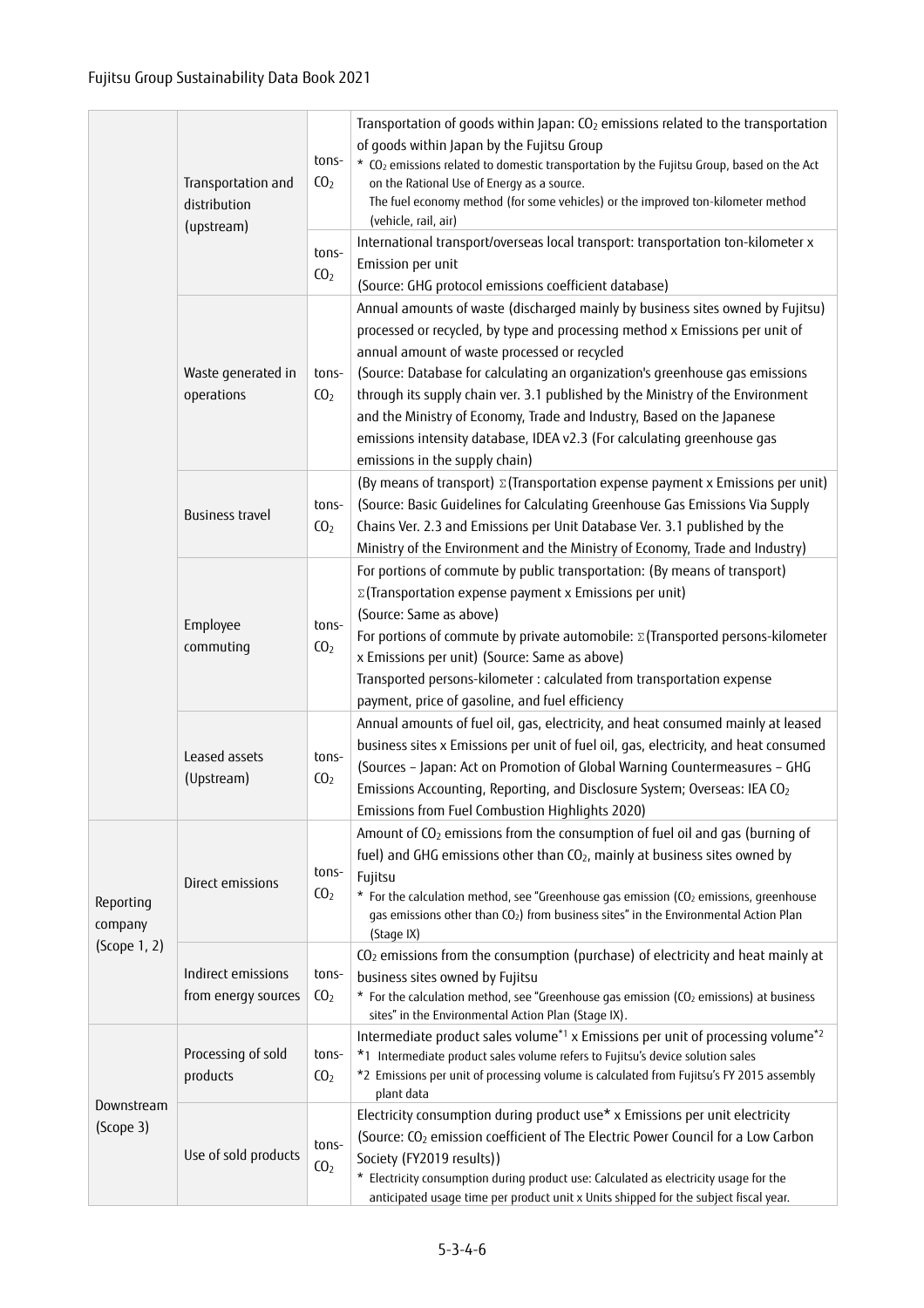|                                              |                          | Electricity usage for the anticipated usage time per product unit is calculated as<br>electricity consumed (kW) x Time used (h / Days) x Number of days used / Year x Number<br>of years used. Time used (h), number of days used per year, and number of years used<br>are set according to Fujitsu's internal scenarios                                                 |
|----------------------------------------------|--------------------------|---------------------------------------------------------------------------------------------------------------------------------------------------------------------------------------------------------------------------------------------------------------------------------------------------------------------------------------------------------------------------|
| End-of-life<br>treatment of sold<br>products | tons-<br>CO <sub>2</sub> | (Weight of all sold products / Weight of products processed at Fujitsu's recycling<br>centers during the year) x Electricity used at Fujitsu's recycling centers during the<br>year x Emissions per unit of electricity<br>(Source: Emission coefficient per electricity provider (FY2019 results) for general<br>power transmission and distribution business operators) |

### **Response to Environmental Risks: Environmental Liabilities**

| <b>Indicator</b>                               | Unit | <b>Calculation Method</b>                                                                                                                                                                                                                        |
|------------------------------------------------|------|--------------------------------------------------------------------------------------------------------------------------------------------------------------------------------------------------------------------------------------------------|
| Cost of<br>environmental<br><b>liabilities</b> | Yen  | 1. Asset retirement obligation (Only asbestos removal cost related to facility disposal)<br>2. Cost for soil contamination countermeasures<br>3. Disposal processing cost for waste with high concentration of PCB (polychlorinated<br>biphenyl) |

### **Response to Environmental Risks: Preventing Soil and Groundwater Pollution**

| Indicator                        | Unit | <b>Calculation Method</b>                                                                                                                                                                           |
|----------------------------------|------|-----------------------------------------------------------------------------------------------------------------------------------------------------------------------------------------------------|
| Measured value of<br>groundwater | ma/L | The highest value in the fiscal year for substances detected at levels exceeding regulated levels<br>set in the Soil Contamination Countermeasures Act, etc., at monitoring wells at the boundaries |
| pollution                        |      | of sites where past business activities have resulted in soil contamination                                                                                                                         |

## **Material Balance**

Boundary : Refer to the ["List of Organizations Covered by the Report on Environmental Activities"](https://www.fujitsu.com/global/about/environment/organization/) or 5-3-4-10 in this book.

|                                                          | <b>Indicator</b>              |                                                                        | <b>Unit</b> | <b>Calculation Method</b>                                                                                                                                                                                                                                                                                                                                                                                                                                                                                                                         |
|----------------------------------------------------------|-------------------------------|------------------------------------------------------------------------|-------------|---------------------------------------------------------------------------------------------------------------------------------------------------------------------------------------------------------------------------------------------------------------------------------------------------------------------------------------------------------------------------------------------------------------------------------------------------------------------------------------------------------------------------------------------------|
| <b>INPUT</b>                                             |                               |                                                                        |             |                                                                                                                                                                                                                                                                                                                                                                                                                                                                                                                                                   |
|                                                          | Raw Materials                 |                                                                        | tons        | Material inputs to our major products <sup>*1</sup> shipped in the fiscal year<br>(raw materials per unit for each product x The number of units<br>shipped in the fiscal year)                                                                                                                                                                                                                                                                                                                                                                   |
| Design/<br>Procurement/<br>Manufacturing/<br>Development | Chemical<br><b>Substances</b> | Volume of<br>substances<br>subject to VOC<br>emissions<br>restrictions | tons        | Of the 20 VOCs (Volatile Organic Compounds) specified in the<br>environmental voluntary action plans of the four electrical and<br>electronic industry associations <sup>*2</sup> , total amounts handled are<br>provided for those substances handled in quantities exceeding<br>100 kg annually per substance at individual business sites,<br>including overseas sites<br>Substances subject to VOC emissions controls that are also<br>covered by the PRTR law are included in the section on<br>substances subject to VOC emissions controls |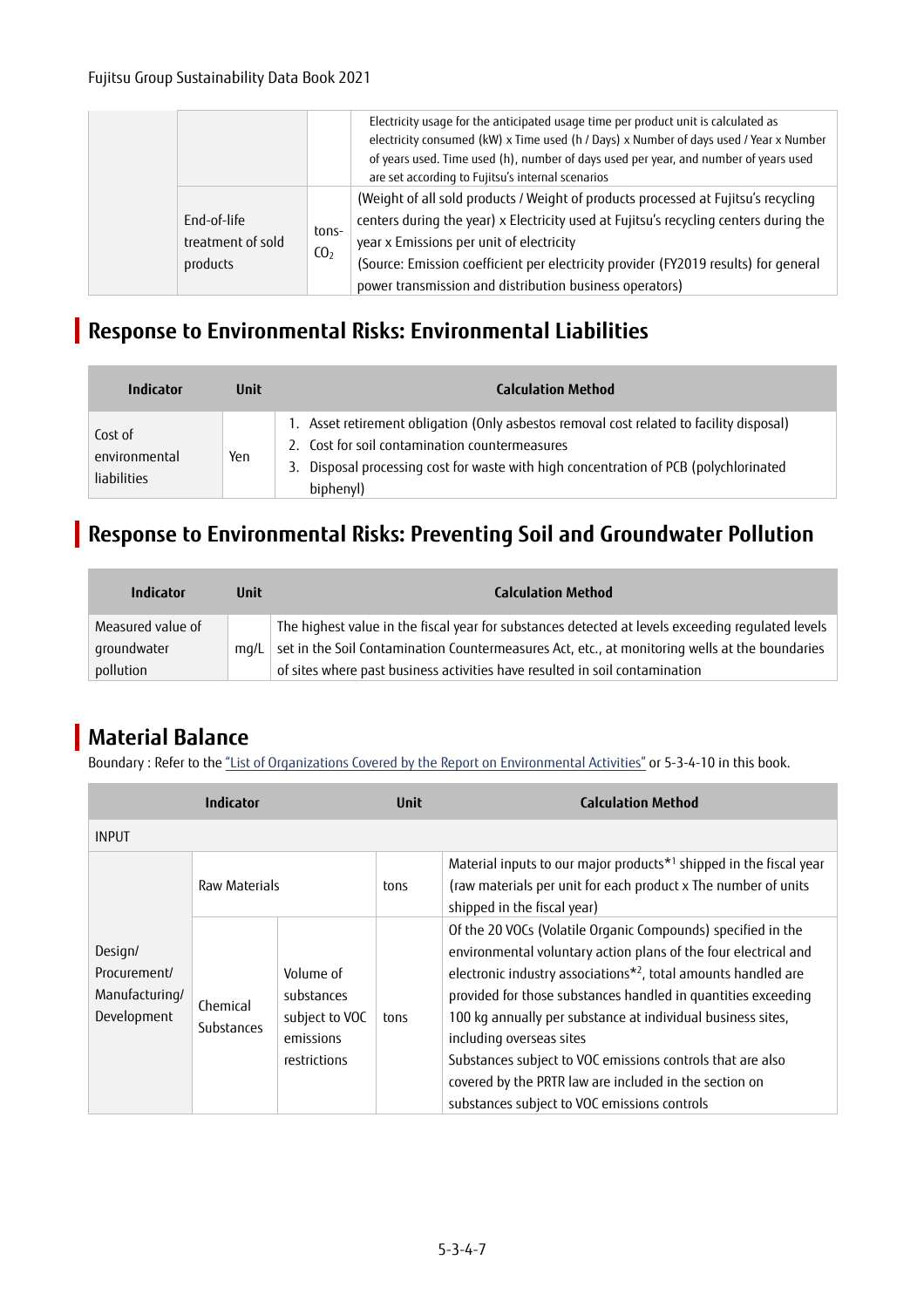|                         |                                  | Volume of<br>PRTR-targeted<br>substances                  | tons           | Of the substances covered by the PRTR law (Act on Confirmation,<br>etc. of Release Amounts of Specific Chemical Substances in the<br>Environmental and Promotion of Improvements to the<br>Management Thereof), totals are provided for those substances<br>handled in quantities exceeding 100 kg annually per substance<br>per business site, including overseas sites                                                                                                                                                          |
|-------------------------|----------------------------------|-----------------------------------------------------------|----------------|-----------------------------------------------------------------------------------------------------------------------------------------------------------------------------------------------------------------------------------------------------------------------------------------------------------------------------------------------------------------------------------------------------------------------------------------------------------------------------------------------------------------------------------|
|                         | Amount of water used             |                                                           | m <sup>3</sup> | Annual use of clean water, industrial water and groundwater (not<br>including groundwater used for melting snow or extracted for<br>purification.)                                                                                                                                                                                                                                                                                                                                                                                |
|                         | Amount of Recycled water         |                                                           | m <sup>3</sup> | Annual amount of water used for manufacturing and other<br>purposes once, then recovered, processed, and used again for<br>manufacturing and other processes.                                                                                                                                                                                                                                                                                                                                                                     |
|                         | basis)                           | Energy consumption (calorie                               | GJ             | $\Sigma$ [(Electricity, fuel oil and gas, and district heating and cooling<br>annual usage) x Thermal conversion factor for each type of<br>$energy*$ ]<br>* Thermal conversion factor (Heating value unit): According to the "Act<br>on the Rational Use, etc., of Energy," conversion factors from each<br>supplier or 44.8 GJ/1000m <sup>3</sup> were used for town gas.                                                                                                                                                       |
|                         |                                  | Purchased<br>electricity                                  | MWh            | Annual electricity usage                                                                                                                                                                                                                                                                                                                                                                                                                                                                                                          |
|                         |                                  | Bunker A, fuel<br>oil, light oil,<br>benzine,<br>gasoline | kL             | Annual fuel oil usage (or purchases)                                                                                                                                                                                                                                                                                                                                                                                                                                                                                              |
|                         |                                  | Natural gas                                               | m <sup>3</sup> | Annual natural gas usage (or purchases)                                                                                                                                                                                                                                                                                                                                                                                                                                                                                           |
|                         |                                  | Town gas                                                  | m <sup>3</sup> | Annual town gas usage (or purchases)                                                                                                                                                                                                                                                                                                                                                                                                                                                                                              |
|                         |                                  | LPG                                                       | tons           | Annual LPG usage (or purchases)                                                                                                                                                                                                                                                                                                                                                                                                                                                                                                   |
|                         |                                  | LNG                                                       | tons           | Annual LNG usage (or purchases)                                                                                                                                                                                                                                                                                                                                                                                                                                                                                                   |
|                         |                                  | <b>District</b><br>heating and<br>cooling                 | GJ             | Annual district heating and cooling (cold and hot water for<br>cooling and heating) usage (or purchases)                                                                                                                                                                                                                                                                                                                                                                                                                          |
| Distribution /<br>Sales | Energy consumed for<br>transport |                                                           | GJ             | Total value of transport energy consumption for Fujitsu*1 and<br>Fujitsu Group companies*2<br>*1 Fujitsu (domestic transport): Energy consumption related to domestic<br>transport by the Fujitsu Group, based on the Act on the Rational Use<br>of Energy "Logistics."<br>*2 Fujitsu Group Companies: Calculated from the transport CO <sub>2</sub> emissions<br>from OUTPUT (distribution and sales) using the ratio of Fujitsu<br>(domestic transport) transport energy consumption to transport CO <sub>2</sub><br>emissions. |
| Use of sold             |                                  |                                                           | GWh            | Electricity consumed in connection with major products **                                                                                                                                                                                                                                                                                                                                                                                                                                                                         |
| Products                | Energy                           | Electricity                                               | GJ             | shipped during the fiscal year (Amount of electricity used for time<br>estimated per product unit x Units shipped in the fiscal year)                                                                                                                                                                                                                                                                                                                                                                                             |
| Recycling of            | Resource recycling rate          |                                                           | $\%$           | Based on the calculation method provided by JEITA, recycled<br>components and resources are calculated as a percentage of the                                                                                                                                                                                                                                                                                                                                                                                                     |
| resources               | Processed volume                 |                                                           | tons           | weight of used products processed in Japan. Excludes collected<br>waste other than used electronic products.                                                                                                                                                                                                                                                                                                                                                                                                                      |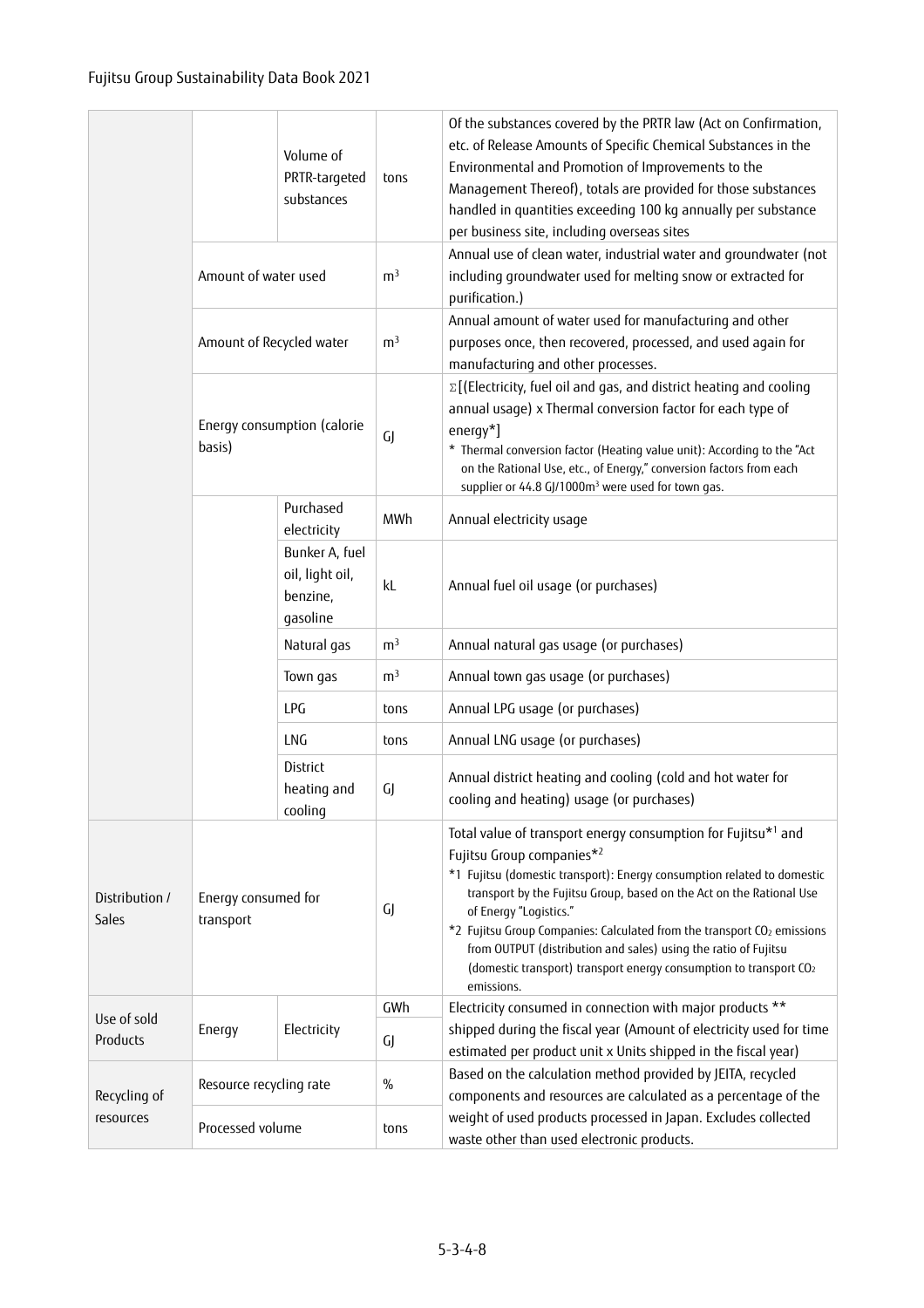| <b>OUTPUT</b>                                 |                          |                                                                        |                |                                                                                                                                                                                                                                                                                                                                                                                                                                                                                                                                                      |
|-----------------------------------------------|--------------------------|------------------------------------------------------------------------|----------------|------------------------------------------------------------------------------------------------------------------------------------------------------------------------------------------------------------------------------------------------------------------------------------------------------------------------------------------------------------------------------------------------------------------------------------------------------------------------------------------------------------------------------------------------------|
|                                               | Raw<br>Materials         | $CO2$ emissions                                                        | tons<br>$-CO2$ | CO <sub>2</sub> emissions related to all stages from resource extraction<br>through processing into raw materials (CO <sub>2</sub> emissions equivalent<br>for raw materials used per product unit x Units shipped in the<br>fiscal year) for the raw materials used in major products*1<br>shipped in the fiscal year                                                                                                                                                                                                                               |
|                                               | Chemical<br>Substances   | Volume of<br>substances<br>subject to VOC<br>emissions<br>restrictions | tons           | Of the 20 VOCs (Volatile Organic Compounds) specified in the<br>environmental voluntary action plans of the four electrical and<br>electronic industry associations* <sup>2</sup> , total amounts released are<br>provided for those substances handled in quantities exceeding<br>100 kg annually per substance at individual business sites,<br>including overseas sites.<br>Substances subject to VOC emissions controls that are also<br>covered by the PRTR law are included in the section on<br>substances subject to VOC emissions controls. |
|                                               |                          | Volume of<br>PRTR-targeted<br>substances<br>released                   | tons           | Of the substances covered by the PRTR law (Act on Confirmation,<br>etc. of Release Amounts of Specific Chemical Substances in the<br>Environment and Promotion of Improvements to the<br>Management Thereof), released totals are provided for those<br>substances handled in quantities exceeding 100 kg annually per<br>substance per business site, including overseas sites.                                                                                                                                                                     |
| Design/                                       |                          | CO <sub>2</sub> emissions                                              | $tons-CO2$     | * For the calculation method, see "Greenhouse gas emissions<br>(CO <sub>2</sub> emissions) from business sites" in the Environmental Action<br>Plan (Stage IX).                                                                                                                                                                                                                                                                                                                                                                                      |
| Procurement/<br>Manufacturing/<br>Development | Atmospheric<br>pollution | GHG<br>emissions<br>other than CO <sub>2</sub>                         | tons- $CO2$    | * For the calculation method, see "Greenhouse gas emissions<br>(GHG emissions other than CO <sub>2</sub> ) from business sites" in the<br>Environmental Action Plan (Stage IX).                                                                                                                                                                                                                                                                                                                                                                      |
|                                               |                          | NO <sub>x</sub> emissions                                              | tons           | NOx concentration (ppm) $x$ 10 <sup>-6</sup> x Dry gas emissions (m <sup>3</sup> N/hr) x<br>Operating time (hr/yr) x 46/22.4 x $10^{-3}$                                                                                                                                                                                                                                                                                                                                                                                                             |
|                                               |                          | Sox emissions                                                          | tons           | SOx concentration (ppm) $\times$ 10 <sup>-6</sup> x Dry gas emissions (m <sup>3</sup> N/hr) x<br>Operating time (hr/yr) x $64/22.4 \times 10^{-3}$                                                                                                                                                                                                                                                                                                                                                                                                   |
|                                               | Water                    | Wastewater<br>discharges                                               | m <sup>3</sup> | Annual water discharge into public waterways and sewers (not<br>including groundwater used for melting snow, but including<br>groundwater extracted for purification when the amount of water<br>is known)                                                                                                                                                                                                                                                                                                                                           |
|                                               | Discharge                | <b>BOD</b><br>emissions                                                | tons           | BOD concentration (mg/l) x Water discharges (m <sup>3</sup> /yr) x 10 <sup>-6</sup>                                                                                                                                                                                                                                                                                                                                                                                                                                                                  |
|                                               |                          | COD emissions                                                          | tons           | COD concentration (mg/l) x Water discharges (m <sup>3</sup> /yr) x 10 <sup>-6</sup>                                                                                                                                                                                                                                                                                                                                                                                                                                                                  |
|                                               |                          | Amount of<br>waste<br>generated                                        | tons           | * For the calculation method, see "Waste generated" in the<br>Environmental Action Plan (Stage IX).                                                                                                                                                                                                                                                                                                                                                                                                                                                  |
|                                               | Waste                    | Thermal<br>recycling<br>volume                                         | tons           | Among all types of waste put to effective use, the total volume<br>used in thermal recycling<br>* Thermal recycling: Recovery and use of the heat energy generated by<br>incinerating waste                                                                                                                                                                                                                                                                                                                                                          |
|                                               |                          | Material<br>recycling<br>volume                                        | tons           | Among all types of waste put to effective use, the total volume<br>used in material recycling<br>* Material recycling: Processing of waste to facilitate its reuse, and re-use<br>of processed waste as material or raw materials for new products                                                                                                                                                                                                                                                                                                   |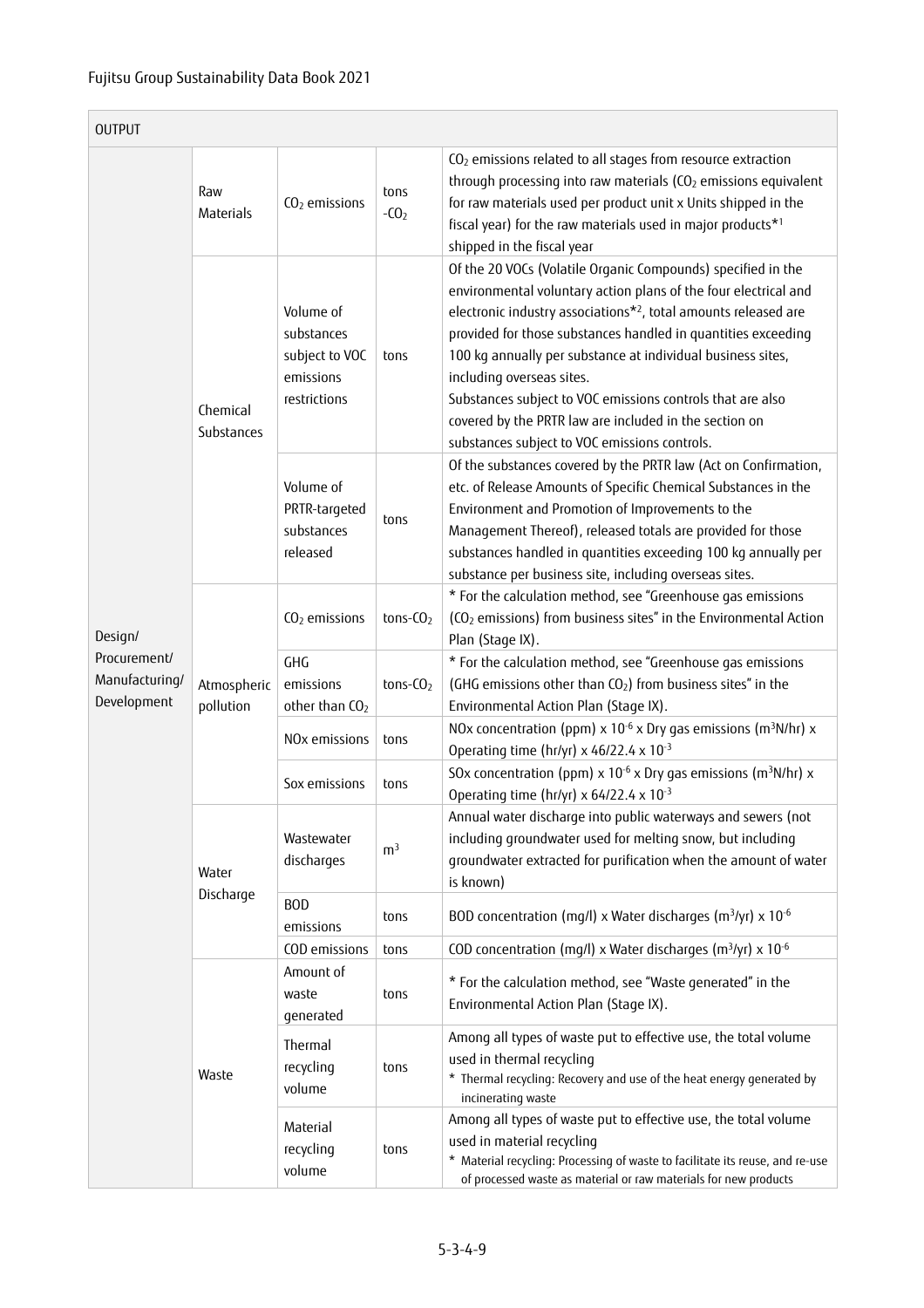|                         |                     | Disposal<br>volume | tons                 | Volume of industrial and general waste processed by, for<br>example, landfilling or simple incineration                                                  |
|-------------------------|---------------------|--------------------|----------------------|----------------------------------------------------------------------------------------------------------------------------------------------------------|
| Distribution /<br>Sales | Atmospheric Release |                    | tons-CO <sub>2</sub> | * For the calculation method, see "Transportation and<br>distribution (upstream)" in the GHG Emissions Report based on<br><b>GHG Protocol Standards.</b> |
| Use of sold<br>Products | Atmospheric Release |                    | tons- $CO2$          | For the calculation method, see "Use of sold products" in the GHG<br>Emissions Report based on GHG Protocol Standards.                                   |

#### \*1 Major products:

Personal computers, mobile phones, servers, workstations, storage systems, printers, scanners, financial terminals, retail terminals, routers, LAN access equipment, access network products, mobile phone base stations and electronic devices

\*2 Four electrical and electronic industry associations:

The Japan Electrical Manufactures' Association (JEMA), Japan Electronics and Information Technology Industries Association (JEITA), Communications and Information Network Association of Japan (CIAJ), and Japan Business Machine and Information System Industries Association (JBMIA).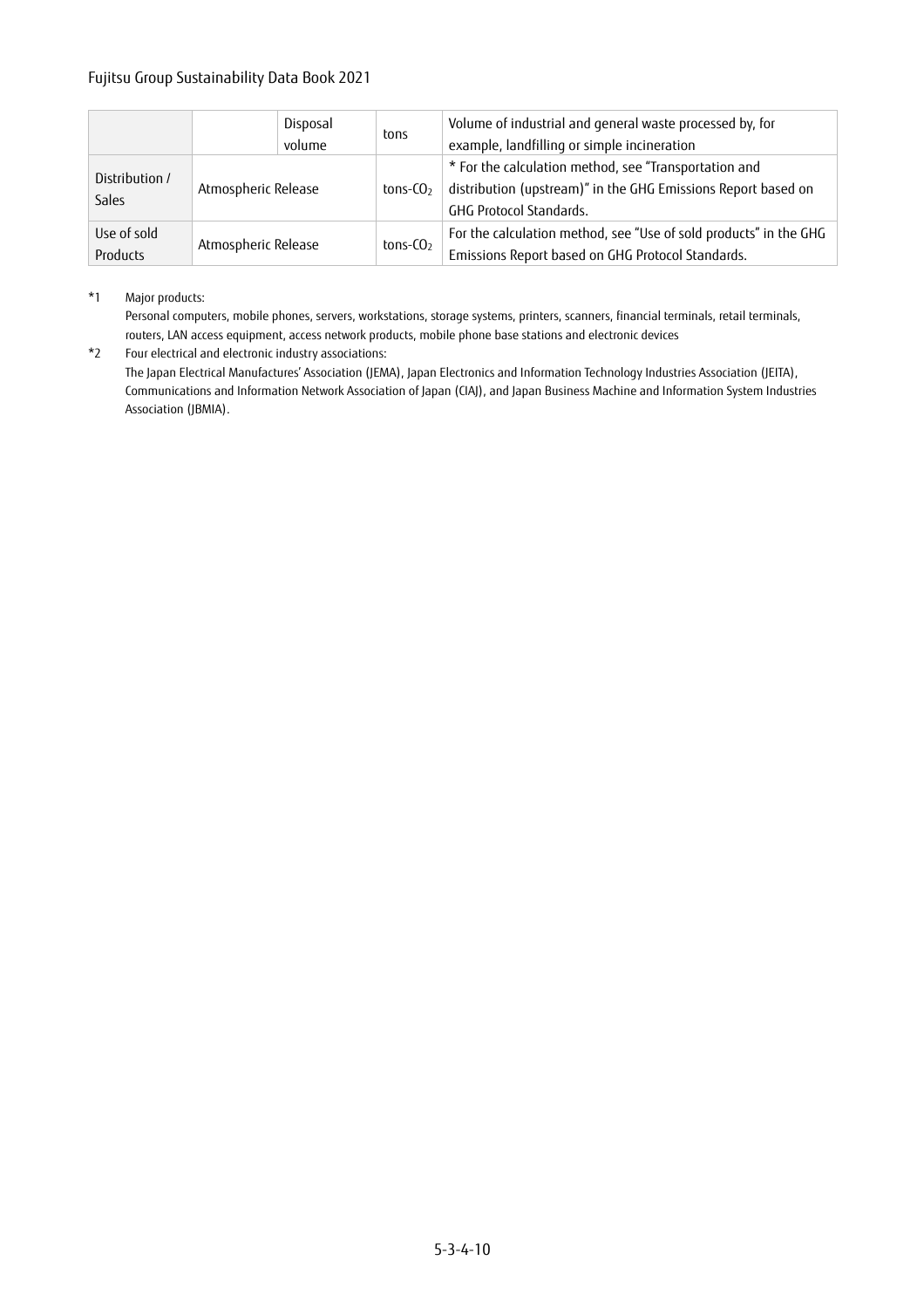## **Environmental Data List of Organizations Covered by the Report on Environmental Activities in FY2020**

## **Organizations covered by the report**

The coverage is of Fujitsu itself plus a total of 132 companies centering on consolidated subsidiaries that have built environmental management systems. The table below shows the organizations\*1 for which individual performance data is gathered.

\*1 The following company names are as of March 31, 2021.

# **Organizations covered by each Indicators**

| • Scope $1, 2, 3$  | : Organizations that are the subject of calculations used in the GHG Emissions Report based on GHG<br>Protocol Standards |
|--------------------|--------------------------------------------------------------------------------------------------------------------------|
| • Water            | : Japan; Fujitsu and Fujitsu Group offices excluded datacenters.                                                         |
|                    | Overseas; Fujitsu and Fujitsu Group manufacturing sites                                                                  |
| • Waste            | : Japan; Fujitsu offices excluded datacenters and Fujitsu Group manufacturing sites                                      |
|                    | Overseas; Fujitsu and Fujitsu Group manufacturing sites                                                                  |
| $\bullet$ Chemical | : Fujitsu and Fujitsu Group manufacturing sites.                                                                         |
|                    | *The sites that handle less than 100 kg of chemical substances per year are excluded.                                    |
| $\cdot$ EMS        | : Organizations with Environmental Management Systems (EMS). Including organizations with<br>voluntary EMS.              |

#### Headquarters

| No. | Company name    | Scope1,2,3 Water |  | Waste Chemical | <b>EMS</b> |
|-----|-----------------|------------------|--|----------------|------------|
|     | Fujitsu Limited |                  |  | $\overline{a}$ |            |

#### Fujitsu Group companies in Japan (91companies)

| No. | Company name                                | Scope $1,2,3$ | <b>Water</b> | Waste | <b>Chemical</b> | <b>EMS</b> |
|-----|---------------------------------------------|---------------|--------------|-------|-----------------|------------|
|     | FUJITSU HOME & OFFICE SERVICES LIMITED      | V             |              |       |                 |            |
| 2   | Kawasaki Frontale Limited                   | V             |              |       |                 |            |
| 3   | Fujitsu Techno Research Limited             | V             |              |       |                 | V          |
| 4   | Toyama Fujitsu Limited                      | V             | ✔            |       |                 |            |
| 5   | Fujitsu Facilities Limited                  | V             |              |       |                 |            |
| 6   | OKINAWA FUJITSU SYSTEMS ENGINEERING LIMITED | V             |              |       |                 | ✔          |
|     | DIGITAL PROCESS LTD.                        | V             |              |       |                 |            |
| 8   | PFU LIMITED                                 | V             | V            | V     | ✓               |            |
| 9   | FUJITSU BANKING SOLUTIONS LIMITED           | ✓             |              |       |                 |            |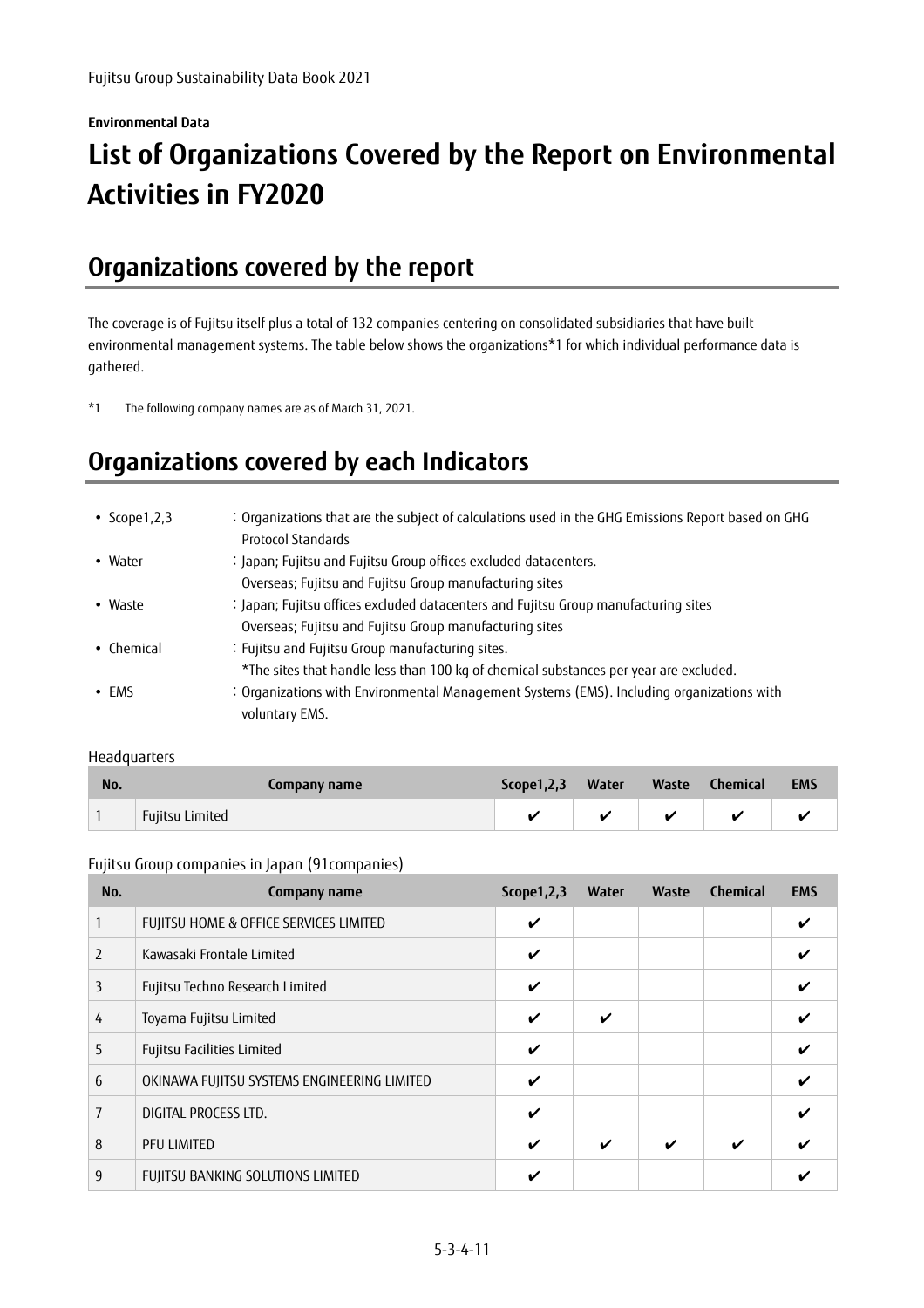| 10 | SHIGA FUJITSU SOFTWARE LIMITED                  | V                  |                    |   |                    | V |
|----|-------------------------------------------------|--------------------|--------------------|---|--------------------|---|
| 11 | FUJITSU BROAD SOLUTION & CONSULTING Inc.        | V                  |                    |   |                    | V |
| 12 | FUJITSU SOCIAL SCIENCE LABORATORY LIMITED       | $\checkmark$       |                    |   |                    | V |
| 13 | FUJITSU YFC LIMITED                             | V                  |                    |   |                    | V |
| 14 | FUJITSU NIIGATA SYSTEMS LIMITED                 | V                  |                    |   |                    |   |
| 15 | FUJITSU HOKURIKU SYSTEMS LIMITED                | V                  |                    |   |                    | V |
| 16 | FUJITSU KYUSHU SYSTEMS LIMITED                  | V                  |                    |   |                    | V |
| 17 | FUJITSU KAGOSHIMA INFORNET LIMITED              | V                  |                    |   |                    | V |
| 18 | FUJITSU FIP CORPORATION                         | V                  |                    |   |                    | V |
| 19 | FUJITSU CLOUD TECHNOLOGIES LIMITED              | V                  |                    |   |                    |   |
| 20 | G-Search Limited                                | V                  |                    |   |                    | V |
| 21 | FUJITSU FSAS INC.                               | V                  |                    |   |                    | V |
| 22 | FUJITSU COMMUNICATION SERVICES LIMITED          | V                  |                    |   |                    | V |
| 23 | FUJITSU NETWORK SOLUTIONS LIMITED               | V                  |                    |   |                    | V |
| 24 | Fujitsu Frontech Limited                        | V                  | V                  | V | V                  | V |
| 25 | Fujitsu Japan Limited                           | V                  |                    |   |                    | ✓ |
| 26 | FUJITSU SYSTEM INTEGRATION LABORATORIES LIMITED | V                  |                    |   |                    | V |
| 27 | FUJITSU TOKKI SYSTEMS LIMITED                   | V                  |                    |   |                    | V |
| 28 | FUJITSU DEFENSE SYSTEMS ENGINEERING LIMITED     | V                  |                    |   |                    | V |
| 29 | Fujitsu Applications, Ltd.                      | V                  |                    |   |                    | V |
| 30 | FUJITSU LEARNING MEDIA LIMITED                  | $\checkmark$       |                    |   |                    |   |
| 31 | FUJITSU RESEARCH INSTITUTE                      | V                  |                    |   |                    | V |
| 32 | Fujitsu Marketing Limited                       | $\boldsymbol{\nu}$ |                    |   |                    | V |
| 33 | <b>FUJITSU FOM LIMITED</b>                      | V                  |                    |   |                    | ✓ |
| 34 | FUJITSU CoWorCo LIMITED                         | V                  |                    |   |                    | V |
| 35 | TWO-ONE LIMITED                                 | $\checkmark$       |                    |   |                    | V |
| 36 | FUJITSU I-NETWORK SYSTEMS LIMITED               | $\checkmark$       | V                  | V | V                  | V |
| 37 | <b>ECOLITY SERVICE LIMITED</b>                  | $\checkmark$       |                    |   |                    | V |
| 38 | FUJITSU ADVANCED ENGINEERING LIMITED            | $\checkmark$       |                    |   |                    | V |
| 39 | Fujitsu Software Technologies Limited           | $\boldsymbol{\nu}$ |                    |   |                    | V |
| 40 | FUJITSU MIDDLEWARE LIMITED                      | $\checkmark$       |                    |   |                    | V |
| 41 | Fujitsu Kyushu Network Technologies Limited     | $\checkmark$       |                    |   |                    | V |
| 42 | Fujitsu Telecom Networks Limited                | $\checkmark$       | $\boldsymbol{\nu}$ | V | V                  | V |
| 43 | FUJITSU COMPUTER TECHNOLOGIES LIMITED           | V                  |                    |   |                    | ✓ |
| 44 | FUJITSU IT PRODUCTS LIMITED                     | $\checkmark$       | V                  | V | $\boldsymbol{\nu}$ | V |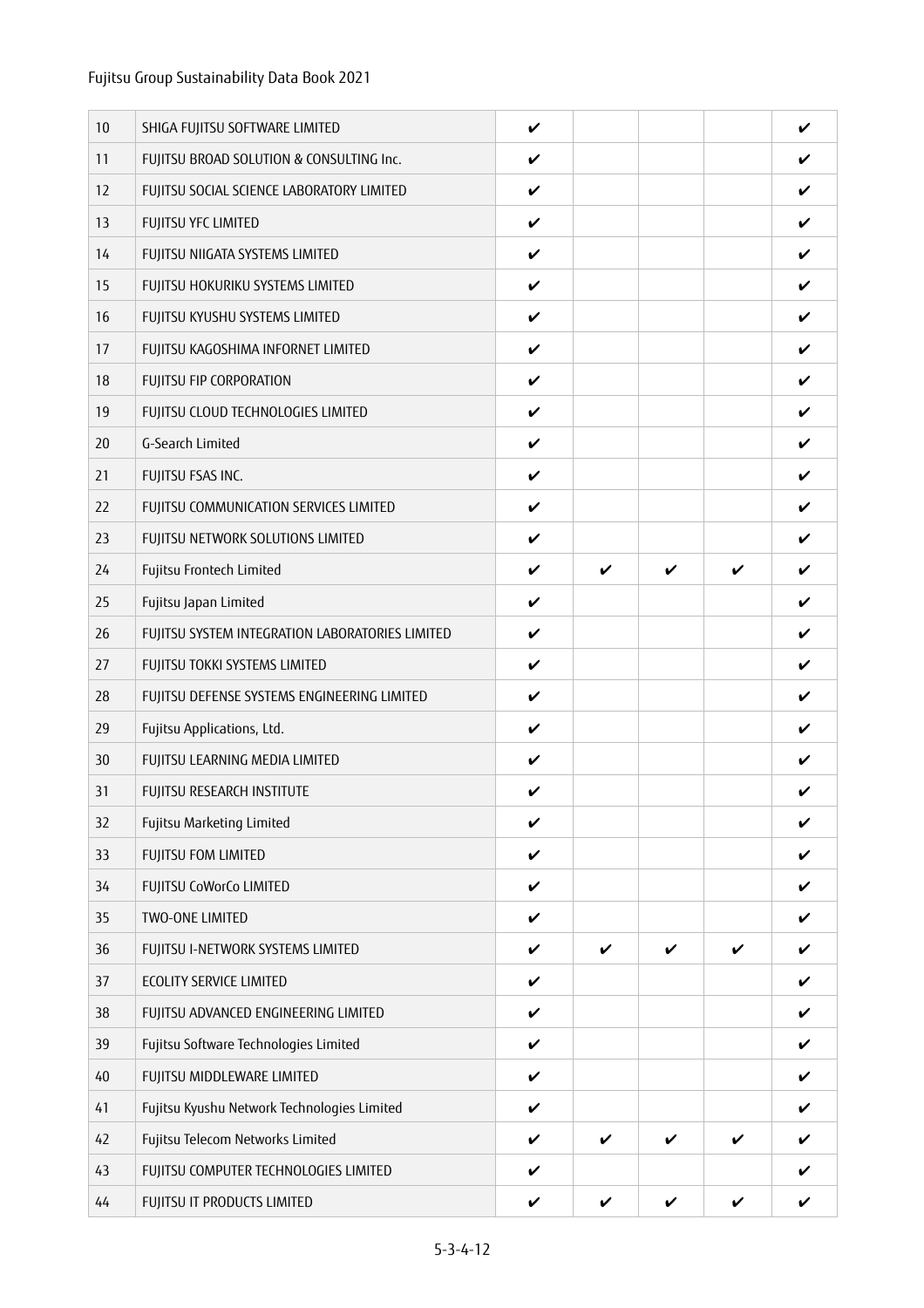| 45 | Fujitsu Isotec Limited                            | V                  | ✓                  | ✔ | V            | V                  |
|----|---------------------------------------------------|--------------------|--------------------|---|--------------|--------------------|
| 46 | FUJITSU PERIPHERALS LIMITED                       | V                  | V                  | V | V            | V                  |
| 47 | FUJITSU PERSONAL SYSTEM LIMITED                   | V                  |                    |   |              | V                  |
| 48 | FUJITSU KASEI RECYCLE LIMITED                     | V                  |                    |   |              | V                  |
| 49 | FUJITSU QUALITY LABORATORY LIMITED                | V                  | $\boldsymbol{\nu}$ |   |              | V                  |
| 50 | Fujitsu Optical Components Limited                | V                  | V                  | V | V            | V                  |
| 51 | FUJITSU KANSAI-CHUBU NET-TECH LIMITED             | V                  |                    |   |              | V                  |
| 52 | Fujitsu Mission Critical Software LTD.            | V                  |                    |   |              | V                  |
| 53 | FDK CORPORATION                                   | V                  | V                  | V | $\checkmark$ | V                  |
| 54 | Transtron Inc.                                    | V                  | V                  | V |              | V                  |
| 55 | SHINKO ELECTRIC INDUSTRIES CO. LTD.               | V                  | V                  | V | V            | V                  |
| 56 | FUJITSU LABORATORIES LTD                          | V                  | V                  | V | V            | V                  |
| 57 | FUJITSU SEMICONDUCTOR LIMITED                     | $\checkmark$       |                    |   |              | V                  |
| 58 | Fujitsu Design Limited                            | V                  |                    |   |              | V                  |
| 59 | Fujitsu Advanced Technologies Limited             | V                  |                    |   |              | V                  |
| 60 | FUJITSU CAPITAL LIMITED                           | V                  |                    |   |              | ✓                  |
| 61 | AIZU FUJITSU SEMICONDUCTOR LIMITED                | V                  | V                  | V | V            | V                  |
| 62 | AIZU FUJITSU SEMICONDUCTOR WAFER SOLUTION LIMITED | V                  | V                  | V | V            | V                  |
| 63 | FUJITSU SEMICONDUCTOR MEMORY SOLUTION LIMITED     | V                  |                    |   |              | V                  |
| 64 | Fujitsu IT Management Partner Co. Ltd.            | V                  |                    |   |              | V                  |
| 65 | Fujitsu IS Service Limited                        | V                  |                    |   |              | V                  |
| 66 | FUJITSU PUBLIC SOLUTIONS LIMITED                  | V                  |                    |   |              | V                  |
| 67 | FUJITSU ADVANCED SYSTEMS LIMITED                  | $\boldsymbol{\nu}$ |                    |   |              | $\boldsymbol{\nu}$ |
| 68 | Fujitsu Systems Applications & Support Limited    | V                  |                    |   |              | V                  |
| 69 | FUJITSU YAMAGUCHI INFORMATION CO., LTD            | V                  | $\checkmark$       |   |              | V                  |
| 70 | FUJITSU SHIKOKU INFOTEC LIMITED                   | $\checkmark$       |                    |   |              | ✓                  |
| 71 | FUJITSU SYSTEMS WEB TECHNOLOGY LIMITED            | $\checkmark$       |                    |   |              | V                  |
| 72 | Ridgelinez Limited                                | $\checkmark$       |                    |   |              |                    |
| 73 | FUJITSU NETWORK SERVICE ENGINEERING LIMITED       | $\checkmark$       |                    |   |              | V                  |
| 74 | FUJITSU SOCIAL LIFE SYSTEMS LIMITED               | V                  |                    |   |              | ✓                  |
| 75 | Mobile Techno Corp.                               | $\checkmark$       |                    |   |              | V                  |
| 76 | Care Net Ltd.                                     | $\checkmark$       |                    |   |              | V                  |
| 77 | Fujitsu Advance Accounting service Limited        | $\checkmark$       |                    |   |              | V                  |
| 78 | Fujitsu Harmony Limited                           | V                  |                    |   |              | V                  |
| 79 | UCOT Infotechno co., Ltd                          | $\checkmark$       |                    |   |              | V                  |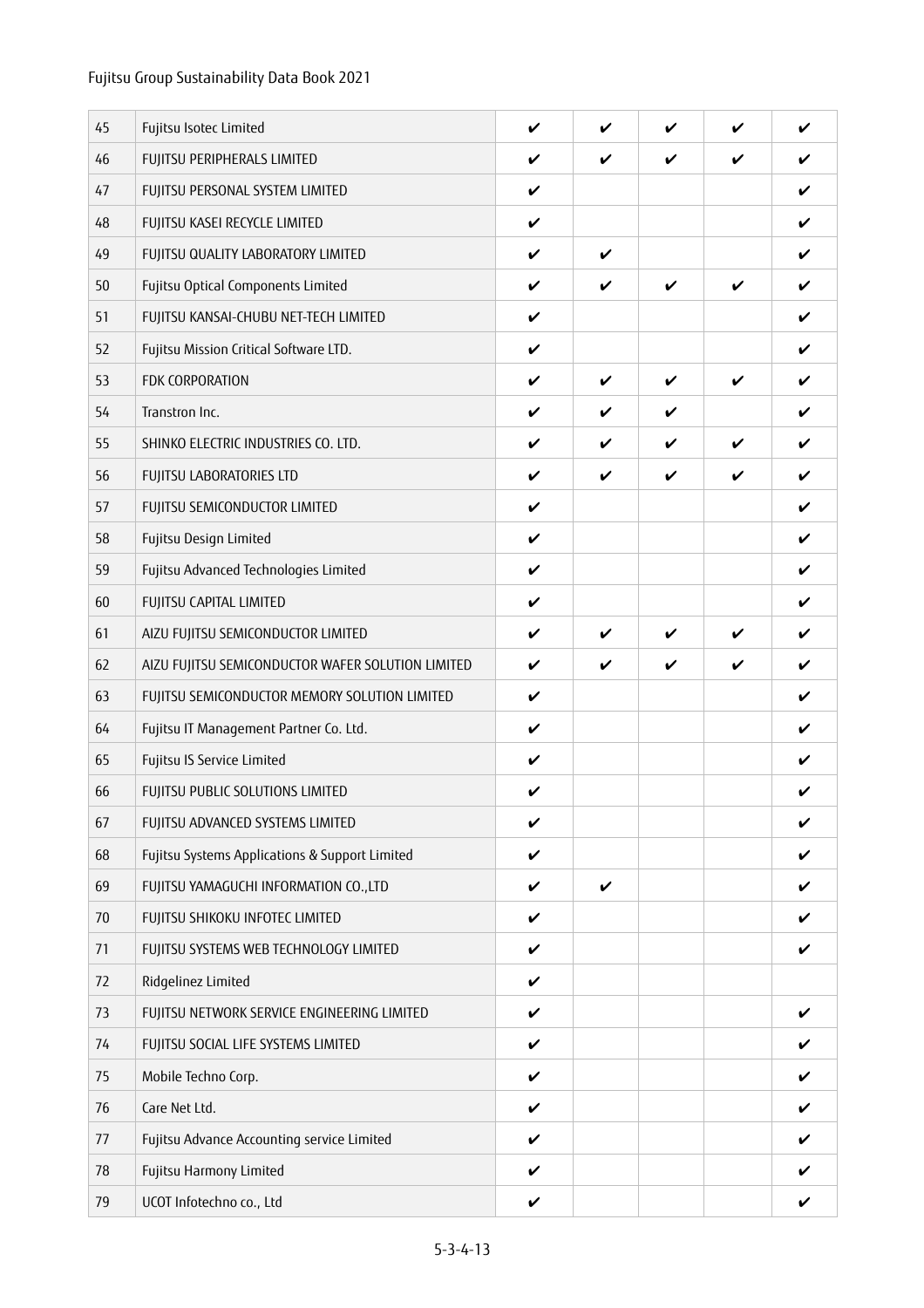| 80 | AB System Solutions Limited                      | V |  |  |
|----|--------------------------------------------------|---|--|--|
| 81 | ZIS INFORMATION TECHNOLOGY CORPORATION           | V |  |  |
| 82 | Fujitsu Yamagata Information Technology Limited. | V |  |  |
| 83 | BANKING CHANNEL SOLUTIONS Limited                | V |  |  |
| 84 | IT MANAGEMENT PARTNERS LIMITED                   | V |  |  |
| 85 | YJK Solutions Co., Ltd.                          | V |  |  |
| 86 | Best Life Promotion Ltd.                         | V |  |  |
| 87 | Fujitsu Traffic & Road Data Service Limited      | V |  |  |
| 88 | Fujitsu Engineering Technologies Limited         | V |  |  |
| 89 | Smart Agriculture IWATA Co., Ltd.                | V |  |  |
| 90 | Grand Bouquet Otaki, K.K.                        | V |  |  |
| 91 | <b>FITEC</b>                                     | ✔ |  |  |

### Fujitsu Group companies worldwide (40 companies)

| No.            | Company name                                            | Scope1,2,3         | Water | Waste | <b>Chemical</b> | <b>EMS</b>         |
|----------------|---------------------------------------------------------|--------------------|-------|-------|-----------------|--------------------|
| 1              | Jiangsu Fujitsu Telecommunications Technology Co., Ltd. | $\boldsymbol{\nu}$ | V     | V     |                 | $\boldsymbol{\nu}$ |
| $\overline{2}$ | Fujitsu Electronics Pacific Asia Limited                | V                  |       |       |                 | V                  |
| 3              | Fujitsu Electronics (Shanghai) Co., Ltd.                | V                  |       |       |                 | V                  |
| 4              | FUJITSU HONG KONG LIMITED                               | $\checkmark$       |       |       |                 | V                  |
| 5              | FUJITSU DO BRASIL LIMITADA                              | V                  |       |       |                 | V                  |
| 6              | FUJITSU ASIA PTE LTD                                    | V                  |       |       |                 | V                  |
| $\overline{7}$ | FUJITSU NETWORK COMMUNICATIONS INC.                     | V                  | V     | V     | ✓               | V                  |
| 8              | Fujitsu America, Inc.                                   | V                  |       |       |                 | V                  |
| 9              | Fujitsu (Thailand) Co., Ltd.                            | $\boldsymbol{\nu}$ |       |       |                 | V                  |
| 10             | FUJITSU BUSINESS TECHNOLOGIES ASIA PACIFIC LIMITED      | V                  |       |       |                 | V                  |
| 11             | FUJITSU AUSTRALIA LTD.                                  | V                  |       |       |                 | V                  |
| 12             | Fujitsu Technology Solutions GmbH                       | V                  |       |       |                 | V                  |
| 13             | Fujitsu Electronics Europe GmbH                         | V                  |       |       |                 |                    |
| 14             | Fujitsu Nanda Software Technology Co., Ltd              | V                  |       |       |                 | V                  |
| 15             | FUJITSU SERVICES HOLDINGS PLC                           | V                  |       |       |                 | ✔                  |
| 16             | FUJITSU KOREA LTD.                                      | $\boldsymbol{\nu}$ |       |       |                 | V                  |
| 17             | FUJITSU TAIWAN LIMITED                                  | V                  |       |       |                 | V                  |
| 18             | Fujitsu Telecommunication Asia Sdn. Bhd.                | V                  |       |       |                 | V                  |
| 19             | Fujitsu (China) Holdings Co., Ltd.                      | V                  |       |       |                 | ✔                  |
| 20             | Fujitsu Technology and Business of America, Inc.        | V                  |       |       |                 | V                  |